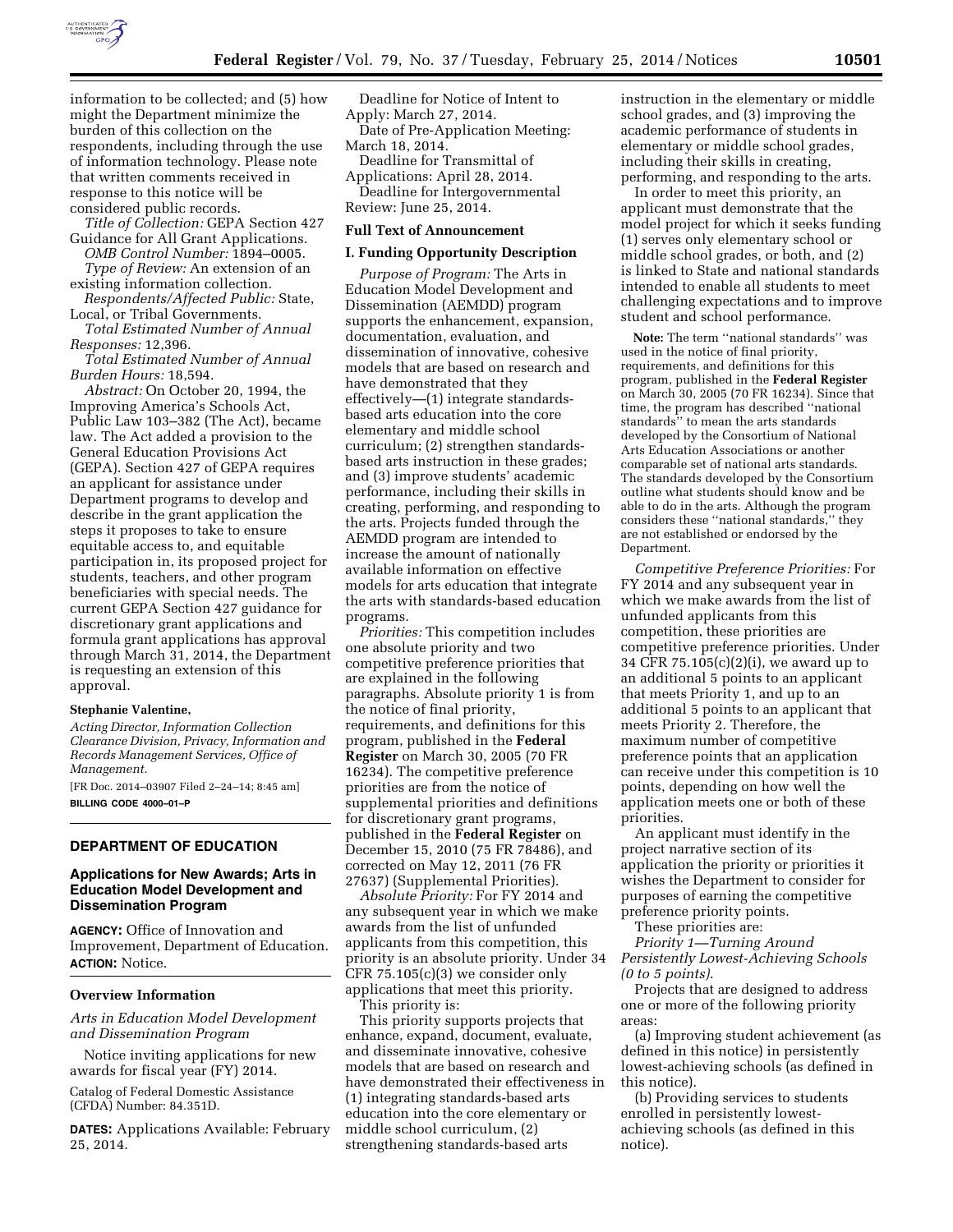**Note:** For the purposes of this priority, the Department considers schools that are identified as Tier I or Tier II schools under the School Improvement Grants program (see 75 FR 66363) as part of a State's approved FY 2009, FY 2010, or FY 2011 applications to be persistently lowest-achieving schools. A list of these Tier I and Tier II schools can be found on the Department's Web site at *[http://](http://www2.ed.gov/programs/sif/index.html)  [www2.ed.gov/programs/sif/index.html](http://www2.ed.gov/programs/sif/index.html)*.

*Priority 2—Technology (0 to 5 points)*. Projects that are designed to improve student achievement (as defined in this notice) or teacher effectiveness through the use of high-quality digital tools or materials, which may include preparing teachers to use the technology to improve instruction, as well as developing, implementing, or evaluating digital tools or materials.

*Application Requirements:* To be eligible for AEMDD funds, applicants must propose to address the needs of low-income children by carrying out projects that serve at least one elementary or middle school in which 35 percent or more of the children enrolled are from low-income families (based on data used in meeting the poverty criteria in Title I, Section 1113(a)(5) of the Elementary and Secondary Education Act of 1965, as amended (ESEA)).

*Definitions:* The definitions for ''arts'' and ''integrating,'' as used in this notice, are from the notice of final priority, requirements, and definitions for this program, published in the **Federal Register** on March 30, 2005 (70 FR 16234). The definitions for the terms ''evidence of promise,'' ''logic model,'' ''randomized controlled trial,'' ''relevant outcome,'' ''quasi-experimental design study,'' and ''strong theory'' are from 34 CFR 77.1(c), see the final regulations amending the Education Department General Administrative Regulations (EDGAR) that was published in the **Federal Register** on August 13, 2013 (78 FR 49338). The remaining definitions are from the Supplemental Priorities published in the **Federal Register** on December 15, 2010 (75 FR 78486), and corrected on May 12, 2011 (76 FR 27637).

*Arts* includes music, dance, theater, media arts, and visual arts, including folk arts.

*Evidence of promise* means there is empirical evidence to support the theoretical linkage(s) between at least one critical component and at least one relevant outcome presented in the logic model for the proposed process, product, strategy, or practice. Specifically, evidence of promise means the conditions in paragraphs (a) and (b) of this section are met:

(i) There is at least one study that is a—

(A) Correlational study with statistical controls for selection bias;

(B) Quasi-experimental study that meets the What Works Clearinghouse Evidence Standards with reservations; 1 or

(C) Randomized controlled trial that meets the What Works Clearinghouse Evidence Standards with or without reservations.<sup>2</sup>

(ii) The study referenced in paragraph (a) found a statistically significant or substantively important (defined as a difference of 0.25 standard deviations or larger), favorable association between at least one critical component and one relevant outcome presented in the logic model for the proposed process, product, strategy, or practice.

*Integrating* means (i) encouraging the use of high-quality arts instruction in other academic/content areas, and (ii) strengthening the place of the arts as a core academic subject in the school curriculum.

*Logic model* (also referred to as theory of action) means a well-specified conceptual framework that identifies key components of the proposed process, product, strategy, or practice (i.e., the active ''ingredients'' that are hypothesized to be critical to achieving the relevant outcomes) and describes the relationships among the key components and outcomes, theoretically and operationally.

*Persistently lowest-achieving schools*  means, as determined by the State: (i) Any Title I school in improvement, corrective action, or restructuring that (a) is among the lowest-achieving five percent of Title I schools in improvement, corrective action, or restructuring or the lowest-achieving five Title I schools in improvement, corrective action, or restructuring in the State, whichever number of schools is greater; or (b) is a high school that has had a graduation rate as defined in 34 CFR 200.19(b) that is less than 60 percent over a number of years; and (ii) any secondary school that is eligible for, but does not receive, Title I funds that: (a) Is among the lowest-achieving five percent of secondary schools or the lowest-achieving five secondary schools in the State that are eligible for, but do not receive, Title I funds, whichever number of schools is greater; or (b) is a

high school that has had a graduation rate as defined in 34 CFR 200.19(b) that is less than 60 percent over a number of years.

To identify the persistently lowestachieving schools, a State must take into account both: (i) The academic achievement of the ''all students'' group in a school in terms of proficiency on the State's assessments under section 1111(b)(3) of the ESEA in reading/ language arts and mathematics combined; and (ii) the school's lack of progress on those assessments over a number of years in the ''all students'' group.

*Quasi-experimental design study*  means a study using a design that attempts to approximate an experimental design by identifying a comparison group that is similar to the treatment group in important respects. These studies, depending on design and implementation, can meet What Works Clearinghouse Evidence Standards with reservations 3 (they cannot meet What Works Clearinghouse Evidence Standards without reservations).

*Randomized controlled trial* means a study that employs random assignment of, for example, students, teachers, classrooms, schools, or districts to receive the intervention being evaluated (the treatment group) or not to receive the intervention (the control group). The estimated effectiveness of the intervention is the difference between the average outcome for the treatment group and for the control group. These studies, depending on design and implementation, can meet What Works Clearinghouse Evidence Standards without reservations.4

*Strong theory* means a rationale for the proposed process, product, strategy, or practice that includes a logic model.

*Student achievement* means— (a) For tested grades and subjects: (1) A student's score on the State's assessments under the ESEA; and, as appropriate, (2) other measures of student learning, such as those described in paragraph (b) of this definition, provided they are rigorous and comparable across schools.

(b) For non-tested grades and subjects: Alternative measures of student learning and performance, such as student scores on pre-tests and end-of-course tests;

<sup>1</sup>What Works Clearinghouse Procedures and Standards Handbook (Version 2.1, September 2011), which can currently be found at the following link: *[http://ies.ed.gov/ncee/wwc/](http://ies.ed.gov/ncee/wwc/DocumentSum.aspx?sid=19) [DocumentSum.aspx?sid=19.](http://ies.ed.gov/ncee/wwc/DocumentSum.aspx?sid=19)* 

<sup>2</sup>What Works Clearinghouse Procedures and Standards Handbook (Version 2.1, September 2011), which can currently be found at the following link: *[http://ies.ed.gov/ncee/wwc/](http://ies.ed.gov/ncee/wwc/DocumentSum.aspx?sid=19) [DocumentSum.aspx?sid=19.](http://ies.ed.gov/ncee/wwc/DocumentSum.aspx?sid=19)* 

<sup>3</sup>What Works Clearinghouse Procedures and Standards Handbook (Version 2.1, September 2011), which can currently be found at the following link: *[http://ies.ed.gov/ncee/wwc/](http://ies.ed.gov/ncee/wwc/DocumentSum.aspx?sid=19) [DocumentSum.aspx?sid=19.](http://ies.ed.gov/ncee/wwc/DocumentSum.aspx?sid=19)* 

<sup>4</sup>What Works Clearinghouse Procedures and Standards Handbook (Version 2.1, September 2011), which can currently be found at the following link: *[http://ies.ed.gov/ncee/wwc/](http://ies.ed.gov/ncee/wwc/DocumentSum.aspx?sid=19) [DocumentSum.aspx?sid=19.](http://ies.ed.gov/ncee/wwc/DocumentSum.aspx?sid=19)*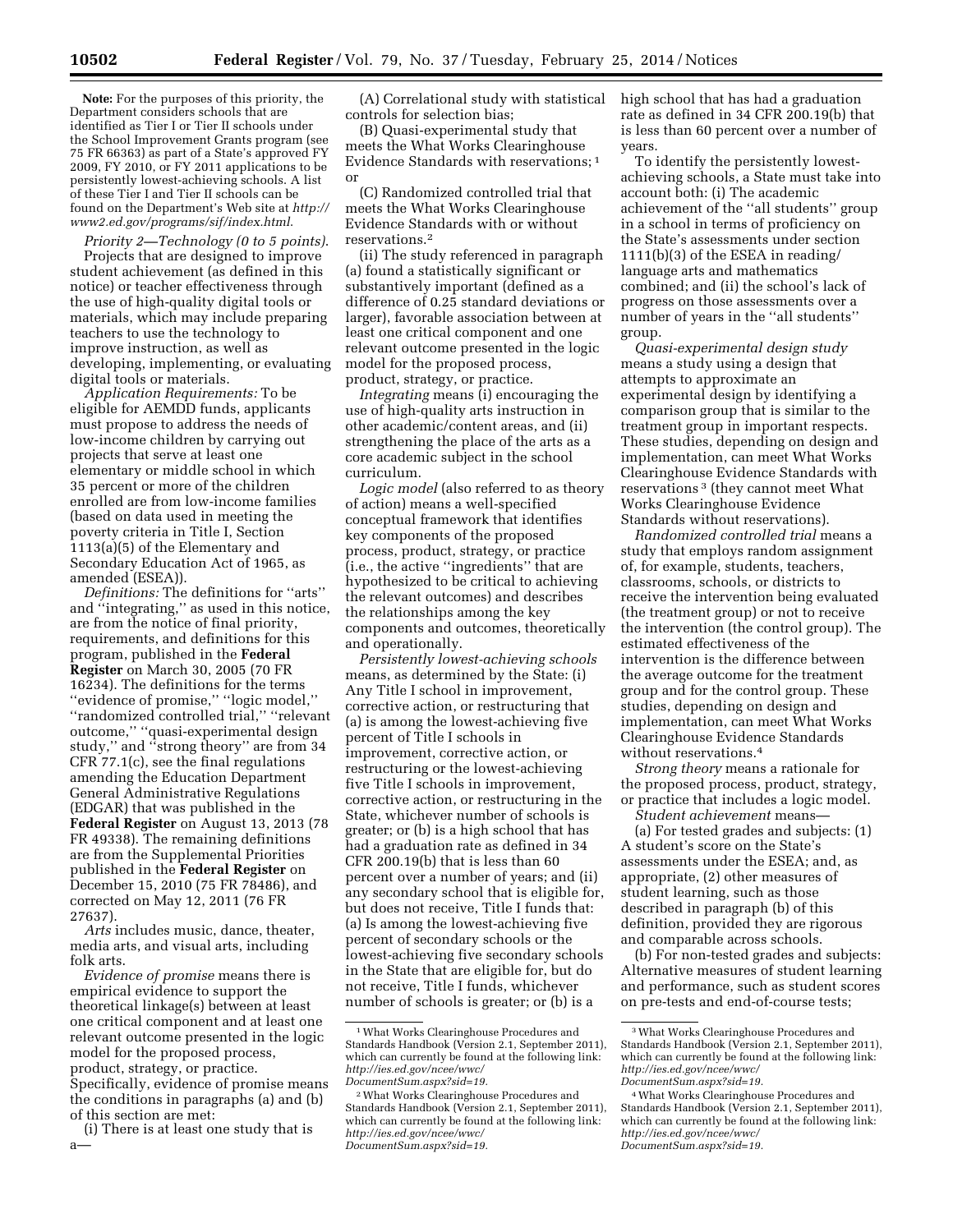student performance on English language proficiency assessments; and other measures of student achievement that are rigorous and comparable across schools.

**Program Authority:** 20 U.S.C. 7271. *Applicable Regulations:* (a) The Education Department General Administrative Regulations (EDGAR) in 34 CFR parts 74, 75, 77, 79, 80, 81, 82, 84, 86, 97, 98, and 99.

(b) The Education Department suspension and debarment regulations in 2 CFR part 3485. (c) The notice of final priority, requirements, and definitions for this program, published in the **Federal Register** on March 30, 2005 (70 FR 16234); (d) The notice of final supplemental priorities and definitions for discretionary grant programs, published in the **Federal Register** on December 15, 2010 (75 FR 78486), and corrected on May 12, 2011 (76 FR 27637).

**Note:** The regulations in 34 CFR part 79 apply to all applicants except federally recognized Indian tribes.

**Note:** The regulations in 34 CFR part 86 apply to institutions of higher education only.

#### **II. Award Information**

*Type of Award:* Discretionary grants. *Estimated Available Funds:*  \$8,655,781.

Contingent upon the availability of funds and the quality of applications, we may make additional awards in FY 2015 from the list of unfunded applicants from this competition.

*Estimated Range of Awards:* \$450,000 to \$550,000 for the first year of the project. Funding for the second, third, and fourth years is subject to the availability of funds and the approval of continuation awards (see 34 CFR 75.253).

*Estimated Average Size of Awards:*  \$500,000.

*Estimated Number of Award:* 17.

**Note:** The Department is not bound by any estimates in this notice.

*Project Period:* Up to 48 months (subject to availability of funds).

**Note:** In recognition of the increased rigor of the expected evaluation design, projects may decide to use the first 12 months of the project period in order to refine the evaluation design, build capacity to execute the evaluation, and ensure that program design and implementation is aligned with the evaluation requirements.

# **III. Eligibility Information**

1. *Eligible Applicants:* (1) One or more local educational agencies (LEAs), including charter schools that are

considered LEAs under State law and regulations, that may work in partnership with one or more of the following:

• A State or local non-profit or governmental arts organization.

• A State educational agency (SEA) or regional educational service agency.

• An institution of higher education.

• A public or private agency, institution, or organization, such as a community- or faith-based organization; or

(2) One or more State or local nonprofit or governmental arts organizations that must work in partnership with one or more LEAs and may partner with one or more of the following:

• An SEA or regional educational service agency.

• An institution of higher education.

• A public or private agency, institution, or organization, such as a community- or faith-based organization.

**Note:** If more than one LEA or arts organization wishes to form a consortium and jointly submit a single application, they must follow the procedures for group applications described in 34 CFR 75.127 through 75.129 of EDGAR.

2. a. *Cost Sharing or Matching:* This program does not require cost sharing or matching.

b. *Supplement-Not-Supplant:* This program involves supplement-notsupplant funding requirements. Under section 5551(f)(2) of the ESEA, the Secretary requires that assistance provided under this program be used only to supplement, and not to supplant, any other assistance or funds made available from non-Federal sources for the activities assisted under the program.

This requirement has the effect of requiring grantees to use a restricted indirect cost rate, according to the requirements in 34 CFR 75.563 and 34 CFR 76.564 through 76.569. The restricted indirect cost rate excludes certain costs from the rate that otherwise would be recovered under a standard indirect cost rate. As soon as applicants decide to apply, they are urged to contact the ED Indirect Cost Group at (202) 377–3840 for guidance about obtaining a restricted indirect cost rate to use on the Budget Information form (ED Form 524) included with the application package.

c. *Coordination Requirement:* Under section 5551(f)(1) of the ESEA, the Secretary requires that each entity funded under this program coordinate, to the extent practicable, each project or program carried out with funds awarded under this program with appropriate

activities of public or private cultural agencies, institutions, and organizations, including museums, arts education associations, libraries, and theaters.

## **IV. Application and Submission Information**

1. *Address to Request Application Package:* You can obtain an application package via the Internet or from the Education Publications Center (ED Pubs). To obtain a copy via the Internet, use the following address: *[www.ed.gov/](http://www.ed.gov/fund/grant/apply/grantapps/index.html) [fund/grant/apply/grantapps/index.html.](http://www.ed.gov/fund/grant/apply/grantapps/index.html)*  To obtain a copy from ED Pubs, write, fax, or call the following: ED Pubs, U.S. Department of Education, P.O. Box 22207, Alexandria, VA 22304. Telephone, toll free: 1–877–433–7827. FAX: (703) 605–6794. If you use a telecommunications device for the deaf (TDD) or a text telephone (TTY), call the Federal Relay Service (FRS), toll free: 1– 877–576–7734.

You can contact ED Pubs at its Web site, also: *[www.EDPubs.gov](http://www.EDPubs.gov)* or at its email address: *[edpubs@inet.ed.gov.](mailto:edpubs@inet.ed.gov)* 

If you request an application from ED Pubs, be sure to identify this program or competition as follows: CFDA number 84.351D.

Individuals with disabilities can obtain a copy of the application package in an accessible format (e.g., braille, large print, audiotape, or compact disc) by contacting the person or team listed under *Accessible Format* in section VIII of this notice.

2. a. *Content and Form of Application Submission:* Requirements concerning the content of an application, together with the forms you must submit, are in the application package for this program.

Notice of Intent to Apply: The Department will be able to develop a more efficient process for reviewing grant applications if it has a better understanding of the number of entities that intend to apply for funding under this program. Therefore, the Secretary strongly encourages each potential applicant to notify the Department by sending a short email message indicating the applicant's intent to submit an application for funding. The email need not include information regarding the content of the proposed application, only the applicant's intent to submit it. This email notification should be sent to Asheley McBride at *[artsdemo@ed.gov.](mailto:artsdemo@ed.gov)* 

Applicants that fail to provide this email notification may still apply for funding. Page Limit: The application narrative is where you, the applicant, address the selection criteria that reviewers use to evaluate your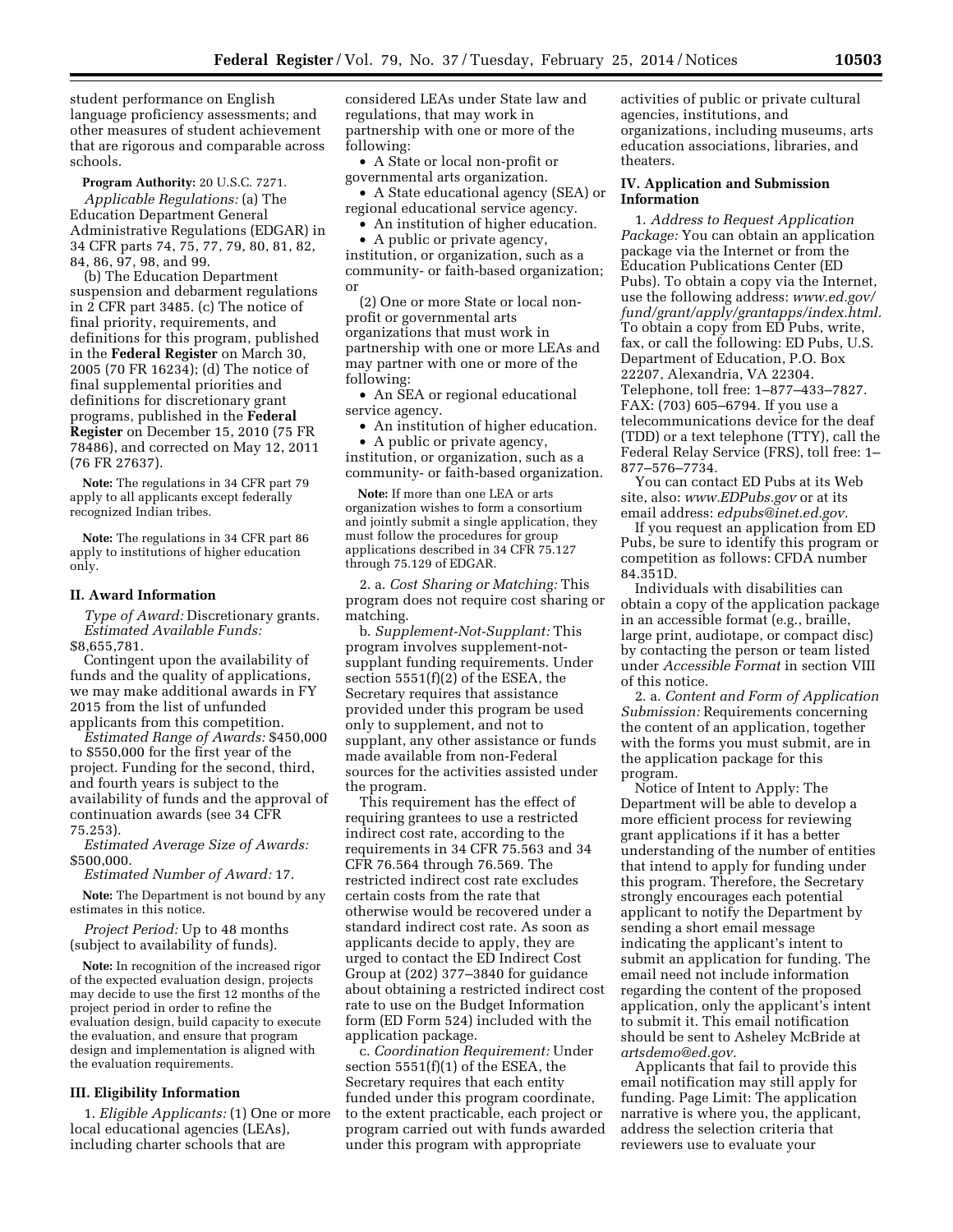application. Applicants are strongly encouraged to limit the application narrative (Part III) to the equivalent of no more than 50 single-sided pages, using the following standards:

• A "page" is  $8.\overline{5}$ " x 11", on one side only, with 1″ margins at the top, bottom, and both sides.

• Double space (no more than three lines per vertical inch) all text in the application narrative, including titles, headings, footnotes, quotations, references, and captions, as well as all text in charts, tables, figures, and graphs.

• Use a font that is either 12 point or larger or no smaller than 10 pitch (characters per inch).

• Use one of the following fonts: Times New Roman, Courier, Courier New, or Arial.

The page limit does not apply to Part I, the cover sheet; Part II, the budget section, including the narrative budget justification; Part IV, the assurances and certifications; or the one-page abstract, the resumes, the bibliography, or the letters of support. However, the page limit does apply to all of the application narrative section (Part III).

b. *Submission of Proprietary Information:* Given the types of projects that may be proposed in applications for the AEMDD program, some applications may include business information that applicants consider proprietary. The Department's regulations define ''business information'' in 34 CFR 5.11.

We plan on posting the project narrative section of funded AEMDD applications on the Department's Web site so you may wish to request confidentiality of business information. Identifying proprietary information in the submitted application will help facilitate this public disclosure process.

Consistent with Executive Order 12600, please designate in your application any information that you feel is exempt from disclosure under Exemption 4 of the Freedom of Information Act. In the appropriate Appendix section of your application, under ''Other Attachments Form,'' please list the page number or numbers on which we can find this information. For additional information please see 34 CFR 5.11(c).

3. *Submission Dates and Times:*  Applications Available: February 25, 2014.

Deadline for Notice of Intent to Apply: March 27, 2014.

Date of Pre-Application Meeting: March 18, 2014.

Deadline for Transmittal of

Applications: April 28, 2014. Applications for grants under this

program must be submitted

electronically using the Grants.gov Apply site (Grants.gov). For information (including dates and times) about how to submit your application electronically, or in paper format by mail or hand delivery if you qualify for an exception to the electronic submission requirement, please refer to section IV. 7. *Other Submission Requirements* of this notice.

We do not consider an application that does not comply with the deadline requirements.

Individuals with disabilities who need an accommodation or auxiliary aid in connection with the application process should contact the person listed under **FOR FURTHER INFORMATION CONTACT** in section VII of this notice. If the Department provides an accommodation or auxiliary aid to an individual with a disability in connection with the application process, the individual's application remains subject to all other requirements and limitations in this notice. Deadline for Intergovernmental Review: June 25, 2014.

4. *Intergovernmental Review:* This program is subject to Executive Order 12372 and the regulations in 34 CFR part 79. Information about Intergovernmental Review of Federal Programs under Executive Order 12372 is in the application package for this program.

5. We reference regulations outlining funding restrictions in the *Applicable Regulations* section of this notice.

6. *Data Universal Numbering System Number, Taxpayer Identification Number, and System for Award Management:* To do business with the Department of Education, you must—

a. Have a Data Universal Numbering System (DUNS) number and a Taxpayer Identification Number (TIN);

b. Register both your DUNS number and TIN with the System for Award Management (SAM), (formerly the Central Contractor Registry (CCR)) the Government's primary registrant database;

c. Provide your DUNS number and TIN on your application; and

d. Maintain an active SAM registration with current information while your application is under review by the Department and, if you are awarded a grant, during the project period.

You can obtain a DUNS number from Dun and Bradstreet. A DUNS number can be created within one-to-two business days.

If you are a corporate entity, agency, institution, or organization, you can obtain a TIN from the Internal Revenue Service. If you are an individual, you

can obtain a TIN from the Internal Revenue Service or the Social Security Administration. If you need a new TIN, please allow 2–5 weeks for your TIN to become active.

The SAM registration process can take approximately seven business days, but may take upwards of several weeks, depending on the completeness and accuracy of the data entered into the SAM database by an entity. Thus, if you think you might want to apply for Federal financial assistance under a program administered by the Department, please allow sufficient time to obtain and register your DUNS number and TIN. We strongly recommend that you register early.

**Note:** Once your SAM registration is active, you will need to allow 24 to 48 hours for the information to be available in Grants.gov. and before you can submit an application through Grants.gov.

If you are currently registered with SAM, you may not need to make any changes. However, please make certain that the TIN associated with your DUNS number is correct. Also note that you will need to update your registration annually. This may take three or more business days.

Information about SAM is available at SAM.gov. To further assist you with obtaining and registering your DUNS number and TIN in SAM or updating your existing SAM account, we have prepared a SAM.gov Tip Sheet, which you can find at: *[http://](http://www2.ed.gov.fund/grant/apply/sam-faqs.html) [www2.ed.gov.fund/grant/apply/sam](http://www2.ed.gov.fund/grant/apply/sam-faqs.html)[faqs.html.](http://www2.ed.gov.fund/grant/apply/sam-faqs.html)* 

In addition, if you are submitting your application via Grants.gov, you must (1) be designated by your organization as an Authorized Organization Representative (AOR); and (2) register yourself with Grants.gov as an AOR. Details on these steps are outlined at the following Grants.gov Web page: *[www.grants.gov/](http://www.grants.gov/applicants/get_registered.jsp) [applicants/get](http://www.grants.gov/applicants/get_registered.jsp)*\_*registered.jsp*.

7. *Other Submission Requirements:*  Applications for grants under this program must be submitted electronically unless you qualify for an exception to this requirement in accordance with the instructions in this section.

a. *Electronic Submission of Applications.* Applications for Grants under the Arts in Education Model Development and Dissemination program, CFDA number 84.351D, must be submitted electronically using the Governmentwide Grants.gov Apply site at *[www.Grants.gov](http://www.Grants.gov)*. Through this site, you will be able to download a copy of the application package, complete it offline, and then upload and submit your application. You may not email an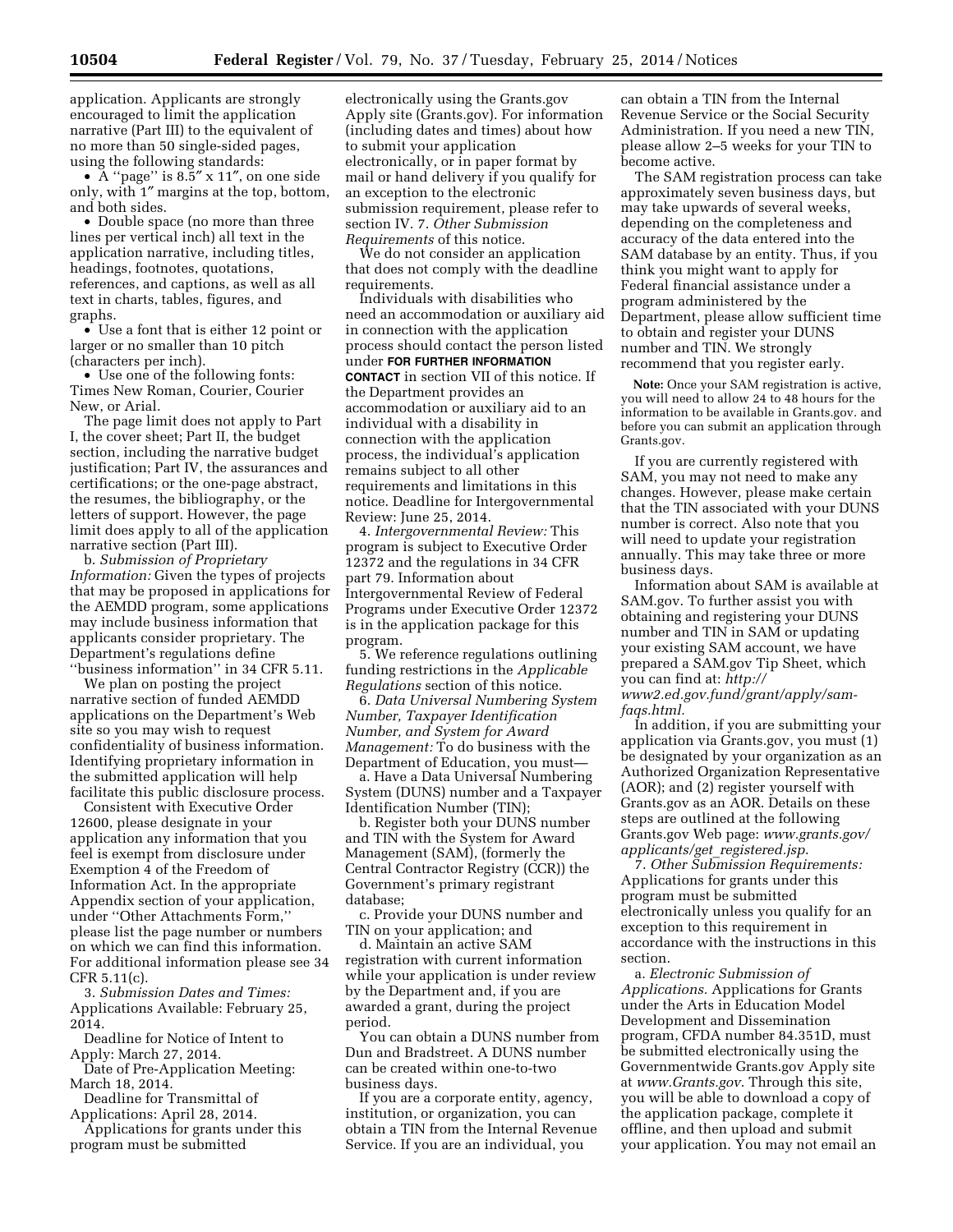electronic copy of a grant application to us.

We will reject your application if you submit it in paper format unless, as described elsewhere in this section, you qualify for one of the exceptions to the electronic submission requirement *and*  submit, no later than two weeks before the application deadline date, a written statement to the Department that you qualify for one of these exceptions. Further information regarding calculation of the date that is two weeks before the application deadline date is provided later in this section under *Exception to Electronic Submission Requirement.* 

You may access the electronic grant application for the Arts in Education Model Development and Dissemination program at *[www.Grants.gov](http://www.Grants.gov)*. You must search for the downloadable application package for this program by the CFDA number. Do not include the CFDA number's alpha suffix in your search (e.g., search for 84.351, not 84.351D).

Please note the following:

• When you enter the Grants.gov site, you will find information about submitting an application electronically through the site, as well as the hours of operation.

• Applications received by Grants.gov are date and time stamped. Your application must be fully uploaded and submitted and must be date and time stamped by the Grants.gov system no later than 4:30:00 p.m., Washington, DC time, on the application deadline date. Except as otherwise noted in this section, we will not accept your application if it is received—that is, date and time stamped by the Grants.gov system—after 4:30:00 p.m., Washington, DC time, on the application deadline date. We do not consider an application that does not comply with the deadline requirements. When we retrieve your application from Grants.gov, we will notify you if we are rejecting your application because it was date and time stamped by the Grants.gov system after 4:30:00 p.m., Washington, DC time, on the application deadline date.

• The amount of time it can take to upload an application will vary depending on a variety of factors, including the size of the application and the speed of your Internet connection. Therefore, we strongly recommend that you do not wait until the application deadline date to begin the submission process through Grants.gov.

• You should review and follow the Education Submission Procedures for submitting an application through Grants.gov that are included in the application package for this program to ensure that you submit your application in a timely manner to the Grants.gov system. You can also find the Education Submission Procedures pertaining to Grants.gov under News and Events on the Department's G5 system home page at *[www.G5.gov](http://www.G5.gov)*.

• You will not receive additional point value because you submit your application in electronic format, nor will we penalize you if you qualify for an exception to the electronic submission requirement, as described elsewhere in this section, and submit your application in paper format.

• You must submit all documents electronically, including all information you typically provide on the following forms: the Application for Federal Assistance (SF 424), the Department of Education Supplemental Information for SF 424, Budget Information—Non-Construction Programs (ED 524), and all necessary assurances and certifications.

• You must upload any narrative sections and all other attachments to your application as files in a PDF (Portable Document) read-only, nonmodifiable format. Do not upload an interactive or fillable PDF file. If you upload a file type other than a readonly, non-modifiable PDF or submit a password-protected file, we will not review that material.

• Your electronic application must comply with any page-limit requirements described in this notice.

• After you electronically submit your application, you will receive from Grants.gov an automatic notification of receipt that contains a Grants.gov tracking number. (This notification indicates receipt by Grants.gov only, not receipt by the Department.) The Department then will retrieve your application from Grants.gov and send a second notification to you by email. This second notification indicates that the Department has received your application and has assigned your application a PR/Award number (an EDspecified identifying number unique to your application).

• We may request that you provide us original signatures on forms at a later date.

*Application Deadline Date Extension in Case of Technical Issues with the Grants.gov System:* If you are experiencing problems submitting your application through Grants.gov, please contact the Grants.gov Support Desk, toll free, at 1–800–518–4726. You must obtain a Grants.gov Support Desk Case Number and must keep a record of it.

If you are prevented from electronically submitting your application on the application deadline date because of technical problems with

the Grants.gov system, we will grant you an extension until 4:30:00 p.m., Washington, DC time, the following business day to enable you to transmit your application electronically or by hand delivery. You also may mail your application by following the mailing instructions described elsewhere in this notice.

If you submit an application after 4:30:00 p.m., Washington, DC time, on the application deadline date, please contact the person listed under **FOR FURTHER INFORMATION CONTACT** in section VII of this notice and provide an explanation of the technical problem you experienced with Grants.gov, along with the Grants.gov Support Desk Case Number. We will accept your application if we can confirm that a technical problem occurred with the Grants.gov system and that that problem affected your ability to submit your application by 4:30:00 p.m., Washington, DC time, on the application deadline date. The Department will contact you after a determination is made on whether your application will be accepted.

**Note:** The extensions to which we refer in this section apply only to the unavailability of, or technical problems with, the Grants.gov system. We will not grant you an extension if you failed to fully register to submit your application to Grants.gov before the application deadline date and time or if the technical problem you experienced is unrelated to the Grants.gov system.

*Exception to Electronic Submission Requirement:* You qualify for an exception to the electronic submission requirement, and may submit your application in paper format, if you are unable to submit an application through the Grants.gov system because—

• You do not have access to the Internet; or

• You do not have the capacity to upload large documents to the Grants.gov system; and

• No later than two weeks before the application deadline date (14 calendar days or, if the fourteenth calendar day before the application deadline date falls on a Federal holiday, the next business day following the Federal holiday), you mail or fax a written statement to the Department, explaining which of the two grounds for an exception prevent you from using the Internet to submit your application.

If you mail your written statement to the Department, it must be postmarked no later than two weeks before the application deadline date. If you fax your written statement to the Department, we must receive the faxed statement no later than two weeks before the application deadline date.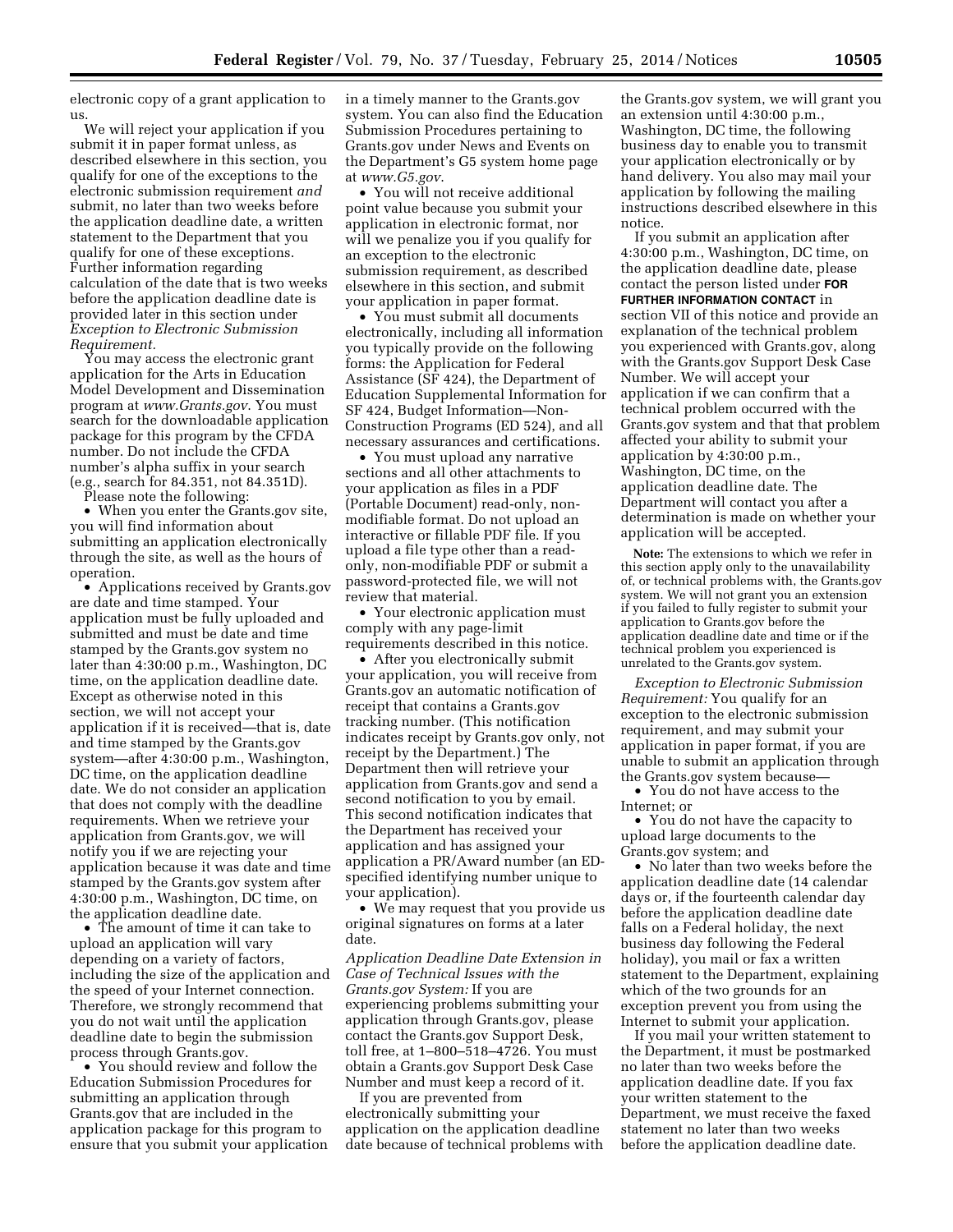Address and mail or fax your statement to: Asheley McBride, U.S. Department of Education, 400 Maryland Avenue SW., Room 4W240, Washington, DC 20202–5950. FAX: (202) 205–5631.

Your paper application must be submitted in accordance with the mail or hand delivery instructions described in this notice.

b. *Submission of Paper Applications by Mail.* If you qualify for an exception to the electronic submission requirement, you may mail (through the U.S. Postal Service or a commercial carrier) your application to the Department. You must mail the original and two copies of your application, on or before the application deadline date, to the Department at the following address: U.S. Department of Education, Application Control Center, Attention: (CFDA Number 84.351D), LBJ Basement Level 1, 400 Maryland Avenue SW., Washington, DC 20202–4260.

You must show proof of mailing consisting of one of the following:

(1) A legibly dated U.S. Postal Service postmark.

(2) A legible mail receipt with the date of mailing stamped by the U.S. Postal Service.

(3) A dated shipping label, invoice, or receipt from a commercial carrier.

(4) Any other proof of mailing acceptable to the Secretary of the U.S. Department of Education.

If you mail your application through the U.S. Postal Service, we do not accept either of the following as proof of mailing:

(1) A private metered postmark.

(2) A mail receipt that is not dated by the U.S. Postal Service.

If your application is postmarked after the application deadline date, we will not consider your application.

**Note:** The U.S. Postal Service does not uniformly provide a dated postmark. Before relying on this method, you should check with your local post office.

c. *Submission of Paper Applications by Hand Delivery.* If you qualify for an exception to the electronic submission requirement, you (or a courier service) may deliver your paper application to the Department by hand. You must deliver the original and two copies of your application by hand, on or before the application deadline date, to the Department at the following address:

U.S. Department of Education, Application Control Center, Attention: (CFDA Number 84.351D), 550 12th Street SW., Room 7041, Potomac Center Plaza, Washington, DC 20202–4260. The Application Control Center accepts hand deliveries daily between 8:00 a.m.

and 4:30:00 p.m., Washington, DC time, except Saturdays, Sundays, and Federal holidays.

**Note for Mail or Hand Delivery of Paper Applications:** If you mail or hand deliver your application to the Department—

(1) You must indicate on the envelope and—if not provided by the Department—in Item 11 of the SF 424 the CFDA number, including suffix letter, if any, of the competition under which you are submitting your application; and

(2) The Application Control Center will mail to you a notification of receipt of your grant application. If you do not receive this notification within 15 business days from the application deadline date, you should call the U.S. Department of Education Application Control Center at (202) 245– 6288.

### **V. Application Review Information**

1. *Selection Criteria:* The selection criteria for this competition are from 34 CFR 75.210. The maximum score for all the selection criteria is 100 points. The maximum score for each criterion is indicated in parentheses. Each criterion also includes the factors that the reviewers will consider in determining how well an application meets the criterion. The notes following the selection criteria are guidance to help applicants in preparing their applications and are not required by statute or regulations. The selection criteria are as follows:

(1) *Need for project (15 points).* 

The Secretary considers the need for the proposed project by considering the following factors:

(a) The extent to which the proposed project will provide services or otherwise address the needs of students at risk of educational failure.

(b) The extent to which specific gaps or weaknesses in services, infrastructure, or opportunities have been identified and will be addressed by the proposed project, including the nature and magnitude of those gaps or weaknesses.

(2) *Significance (10 points).* The Secretary considers the significance of the proposed project by considering the following factor:

(a) The likely utility of the products (such as information, materials, processes, or techniques) that will result from the proposed project, including the potential for their being used effectively in a variety of other settings.

(3) *Quality of the project design (25 points).* 

The Secretary considers the quality of the design of the proposed project by considering the following factors:

(a) The extent to which the design of the proposed project reflects up-to-date knowledge from research and effective practices.

(b) The extent to which the proposed project is supported by strong theory (as defined in this notice).

(c) The extent to which the proposed project is part of a comprehensive effort to improve teaching and learning and support rigorous academic standards for students.

(d) The potential and planning for the incorporation of project purposes, activities, or benefits into the ongoing work of the applicant beyond the end of the grant.

(4) *Quality of project personnel (10 points).* 

The Secretary considers the quality of the personnel who will carry out the proposed project. In determining the quality of project personnel, the Secretary considers the following factors:

(a) The extent to which the applicant encourages applications for employment from persons who are members of groups that have traditionally been underrepresented based on race, color, national origin, gender, age, or disability.

(b) The qualifications, including relevant training and experience, of key project personnel.

(5) *Quality of the management plan (20 points).* 

The Secretary considers the quality of the management plan for the proposed project by considering the following factors:

(a) The adequacy of the management plan to achieve the objectives of the proposed project on time and within budget, including clearly defined responsibilities, timelines, and milestones for accomplishing project tasks.

(b) The extent to which the time commitments of the project director and principal investigator and other key project personnel are appropriate and adequate to meet the objectives of the proposed project.

(c) The adequacy of procedures for ensuring feedback and continuous improvement in the operation of the proposed project.

(6) *Quality of the project evaluation (20 points).* 

The Secretary considers the quality of the evaluation to be conducted of the proposed project by considering the following factors:

(a) The extent to which the methods of evaluation include the use of objective performance measures that are clearly related to the intended outcomes of the project and will produce quantitative and qualitative data to the extent possible.